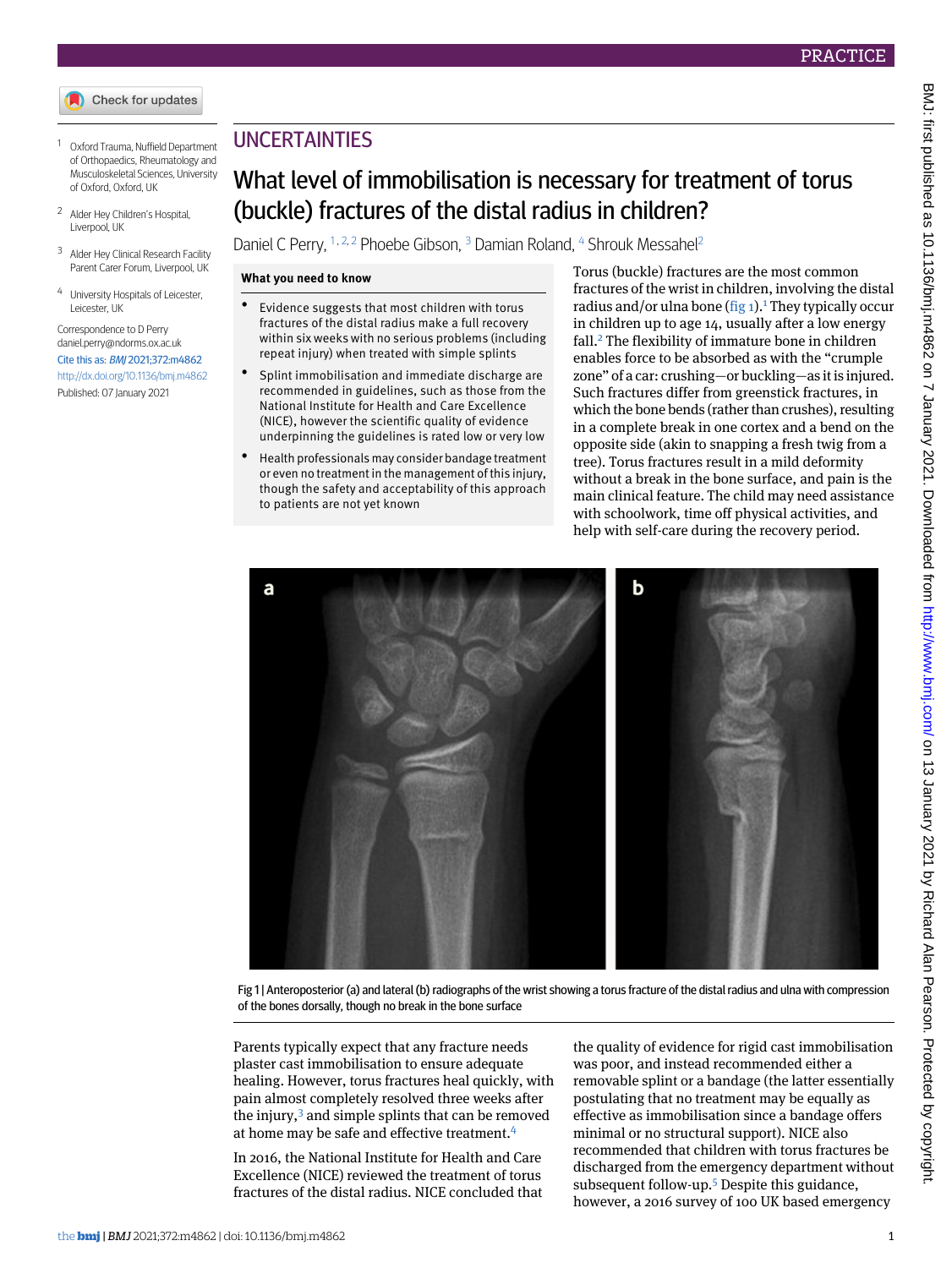departments found that 40% used casts in the treatment of torus fractures, and 60% routinely planned outpatient follow-up.[3](#page-5-2) Likewise, a survey in Ireland identified 70% of responders using traditional casts and clinic follow-up.[6](#page-5-5)

Guidelines from Melbourne, Australia and Colorado, US, recommend either a removable splint or rigid cast immobilisation, and studies

from the US and Australia have shown high rates of cast immobilisation, outpatient follow-up, and repeated radiographic assessment in practice.<sup> $7-9$  $7-9$  $7-9$ </sup> Canadian guidelines are more similar to NICE in advising treatment with a splint but recommend routine follow-up in primary care [\(table 1\)](#page-1-0).

<span id="page-1-0"></span>

| Table 1   Guidelines on the treatment of torus fractures |                                                                                                                                                                                                                                                                          |                                 |  |  |  |
|----------------------------------------------------------|--------------------------------------------------------------------------------------------------------------------------------------------------------------------------------------------------------------------------------------------------------------------------|---------------------------------|--|--|--|
| Country                                                  | Guidance                                                                                                                                                                                                                                                                 | <b>Examples</b>                 |  |  |  |
| England and Wales                                        | National NICE recommendation: a bandage or easily removable<br>splint and immediate discharge from the emergency<br>department <sup>5</sup>                                                                                                                              | NICE Guideline <sup>5</sup>     |  |  |  |
| <b>United States</b>                                     | No national guidance. Colorado Pathway recommends cast or<br>an easily removable splint, and follow-up "as needed"<br>(depending in part upon immobilisation device used)                                                                                                | Colorado Pathway <sup>10</sup>  |  |  |  |
| Canada                                                   | No national guidance. Local guidance from Toronto recommends<br>the use of an easily removable splint, and follow-up with a<br>primary care provider                                                                                                                     | Toronto Pathway <sup>TI</sup>   |  |  |  |
| Australia                                                | No national guidance. Melbourne Pathway recommends use<br>of either a cast or an easily removable splint. Immediate<br>discharge from the emergency department is possible when a<br>cast is not used, though orthopaedic follow-up is necessitated<br>if a cast is used | Melbourne Pathway <sup>12</sup> |  |  |  |

It is therefore unclear if children with a torus fracture of the distal radius require cast or splint immobilisation, or would do just as well with a bandage or even no immobilisation at all. Furthermore, the safety and acceptability of immediate discharge after diagnosis is not clear.

## **What is the evidence of uncertainty?**

## **Search strategy and key words**

We searched PubMed using the terms "buckle" OR "torus" AND "fracture\*" to identify papers between January 2017 and 28 May 2020. A 2018 Cochrane review of randomised controlled trials (RCTs) on interventions for treating wrist fractures in children was also included.<sup>[22](#page-5-12)</sup> For completeness, our search overlapped the period of the Cochrane review (Cochrane search date May 2018). We identified 59 new papers, of which only two were prospective cohort studies, with no new RCTs.

The 2018 Cochrane review of torus fracture treatments included nine RCTs comprising 695 patients in studies comparing removable splints with rigid casts [\(table 2\)](#page-2-0) and 237 patients in studies

comparing bandages with rigid casts [\(table 3](#page-4-0)). The quality of evidence was low or very low in all nine studies, as reflected by the absence of blinding in all trials, a high rate of participant attrition, and imprecise estimates of the effect size owing to low sample sizes. These studies demonstrated no differences in pain, function, or serious events between the different interventions used. There were treatment failures, defined by the need to switch to a rigid cast, but these were at parental request rather than specific clinical need. While these trials point to removable splints and bandages being non-inferior to rigid cast immobilisation, the quality of the studies and lack of transparency in reporting precludes a definitive conclusion to be drawn. The clinical pathway in only two of these trials involved discharging participants without follow-up, $1315$  $1315$  with just 122 participants randomised to either a removable splint or bandage and discharge without subsequent face-to-face follow-up from the emergency department. While immediate discharge is becoming more widely practised, little robust evidence underpins the safety of this approach, and the acceptability to families and clinicians is inconclusive.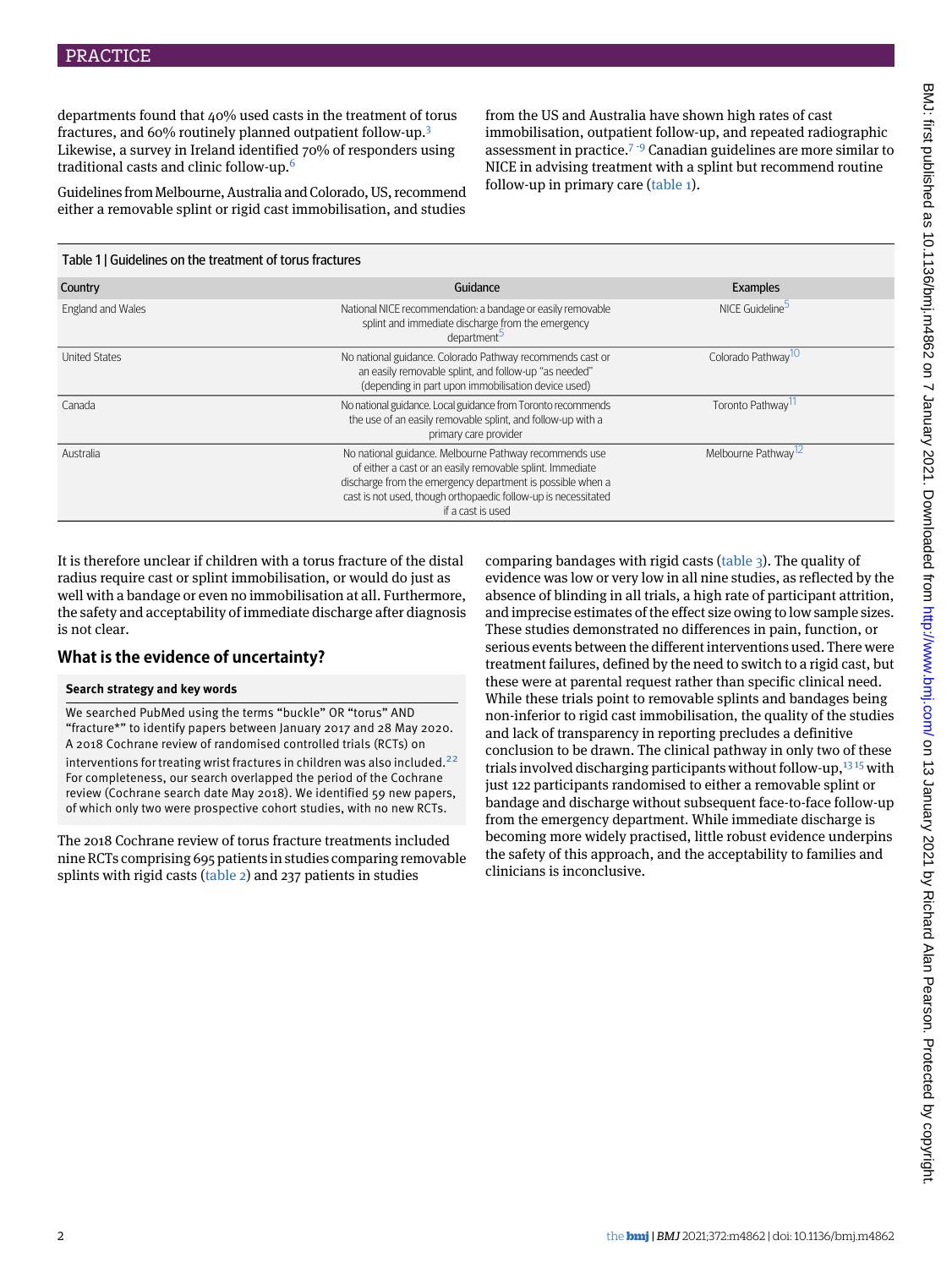<span id="page-2-0"></span>

| Study ID                   | Number of participants/                                                    | Intervention, duration of use, and                                                                                                                                                                                                                                                                                                                                                                                                                                | Key outcomes                                                                                                                                                                                                                                                                                                                                                                                                                                                                                                                                                                                                                                                                                                                                                                   | Other notable                                                                                                                                                                    |
|----------------------------|----------------------------------------------------------------------------|-------------------------------------------------------------------------------------------------------------------------------------------------------------------------------------------------------------------------------------------------------------------------------------------------------------------------------------------------------------------------------------------------------------------------------------------------------------------|--------------------------------------------------------------------------------------------------------------------------------------------------------------------------------------------------------------------------------------------------------------------------------------------------------------------------------------------------------------------------------------------------------------------------------------------------------------------------------------------------------------------------------------------------------------------------------------------------------------------------------------------------------------------------------------------------------------------------------------------------------------------------------|----------------------------------------------------------------------------------------------------------------------------------------------------------------------------------|
| Davidson 2001 <sup>4</sup> | age<br>201 (85 cast, 116 splint).<br>Mean: 8.9 years; range 2 to 15 years  | follow-up<br>Splint: prefabricated wrist splint.<br>Cast: short arm cast.<br>Follow-up: outpatient clinic three<br>weeks after injury for all children to<br>remove cast and splint.<br>Outcome: success of treatment at 3<br>weeks in terms of healing and<br>adverse events                                                                                                                                                                                     | All fractures united clinically and<br>radiologically, with no fracture<br>displacement                                                                                                                                                                                                                                                                                                                                                                                                                                                                                                                                                                                                                                                                                        | findings<br>Compliance with both types of<br>treatment was good except in two<br>very young patients who tried to<br>remove their splints shortly after they<br>had been applied |
| Karimi 2013 <sup>13</sup>  | 142 (77 cast, 65 splint).<br>Mean: 9.5 years; range 1.2 to 17 years        | Splint: prefabricated wrist splint.<br>Cast: short arm cast.<br>Follow-up: removable splints<br>followed by phone call, with home<br>removal of splint at 3 weeks. Casts<br>followed up in clinic at 3 weeks.<br>Outcome: non-validated score of pain<br>and satisfaction at 3 weeks. Adverse<br>events                                                                                                                                                           | No adverse events or skin problems<br>in either group.<br>28 in the splint group, 24 in the cast<br>group experienced mild to moderate<br>pain with activity (P=0.61).<br>58 in the splint group and 66 in the<br>cast group found the treatment<br>convenient                                                                                                                                                                                                                                                                                                                                                                                                                                                                                                                 |                                                                                                                                                                                  |
| Oakley 2008 <sup>14</sup>  | 95 (47 cast, 48 splint).<br>Mean: 8.5 years; range 9 months to<br>15 years | Splint: fibreglass backslab.<br>Cast: short arm cast.<br>Follow-up: radiographs at 12 to 16<br>days after injury. Immobilisation<br>extended by two weeks if significant<br>tenderness or discomfort remained.<br>Outcome: patients given a daily diary,<br>including a visual analogue scale<br>(VAS) assessment of pain                                                                                                                                         | No difference in the median pain<br>scores throughout follow-up.<br>40 in the cast group, and 28 in the<br>splint group had returned to "full<br>activity" by 2 weeks.<br>No adverse events                                                                                                                                                                                                                                                                                                                                                                                                                                                                                                                                                                                    | Study used a splint which is not a<br>direct comparison with a typical splint<br>used in other studies                                                                           |
| Plint 2006 <sup>15</sup>   | 113 (56 cast, 57 splint).<br>Mean: 9.72 years; range 6 to 15 years         | Splint: prefabricated wrist splint.<br>Casts: short arm cast.<br>Follow-up: casts were removed in<br>clinic at 3 weeks. Splints were<br>removed at home when child<br>comfortable. Phone contact made at<br>7, 14, 20, and 28 days post injury to<br>record pain and recovery and postal<br>follow-up to 6 months.<br>Outcome: primary outcome measure<br>was the ASKp (Activities Scales for<br>Kids performance) questionnaire<br>performed by phone at 14 days | Patients in the splint group had a<br>significantly higher ASKp score at day<br>14 post injury than the cast group<br>(P<0.041). Specifically, the children in<br>the splint group had close to<br>"normal" ASKp scores at day 14,<br>whereas those in the cast group had<br>scores that correlate with mild<br>disability. ASKp score was not<br>significantly different between the<br>groups for days 7, 20, and 28 post<br>injury.<br>Five children in the cast group<br>returned to the emergency<br>department for problems with their<br>casts (four returned for wet casts and<br>one had placed a pencil under the<br>cast). No children in the splint group<br>returned to the emergency<br>department for problems with their<br>splint. There were no re-fractures |                                                                                                                                                                                  |
| Pountos 2010 <sup>16</sup> | 50 (24 cast, 26 splint).<br>Mean: 9 years; range 2 to 16 years             | Splint: prefabricated wrist splint.<br>Cast: plaster cast (unspecified).<br>Follow-up: outpatient clinic 4-6 weeks<br>after injury for all children. Unclear<br>when the splint was removed. Cast<br>removed at clinic visit.<br>Outcome: all had radiographic<br>assessment at follow-up. "Average"<br>pain in the preceding weeks was<br>determined at the follow-up visit<br>using a VAS. An unvalidated<br>assessment of function was also<br>made            | No difference in pain scores was<br>observed, with a score of 3.1 in splint<br>$v$ 2.9 in the cast group.<br>No difference was observed in the<br>use of analgesia, and no apparent<br>difference in function.<br>The amount of deformity worsened<br>(all by less than 5 degrees) in three<br>patients (two splint group and one<br>cast group).                                                                                                                                                                                                                                                                                                                                                                                                                              | Three way trial of plaster cast, splint,<br>and tubigrip bandage                                                                                                                 |

BMJ: first published as 10.1136/bmj.m4862 on 7 January 2021. Downloaded from http://www.bmj.com/ on 13 January 2021 by Richard Alan Pearson. Protected by copyright. BMJ: first published as 10.1136/bmj.m4862 on 7 January 2021. Downloaded from <http://www.bmj.com/> on 13 January 2021 by Richard Alan Pearson. Protected by copyright.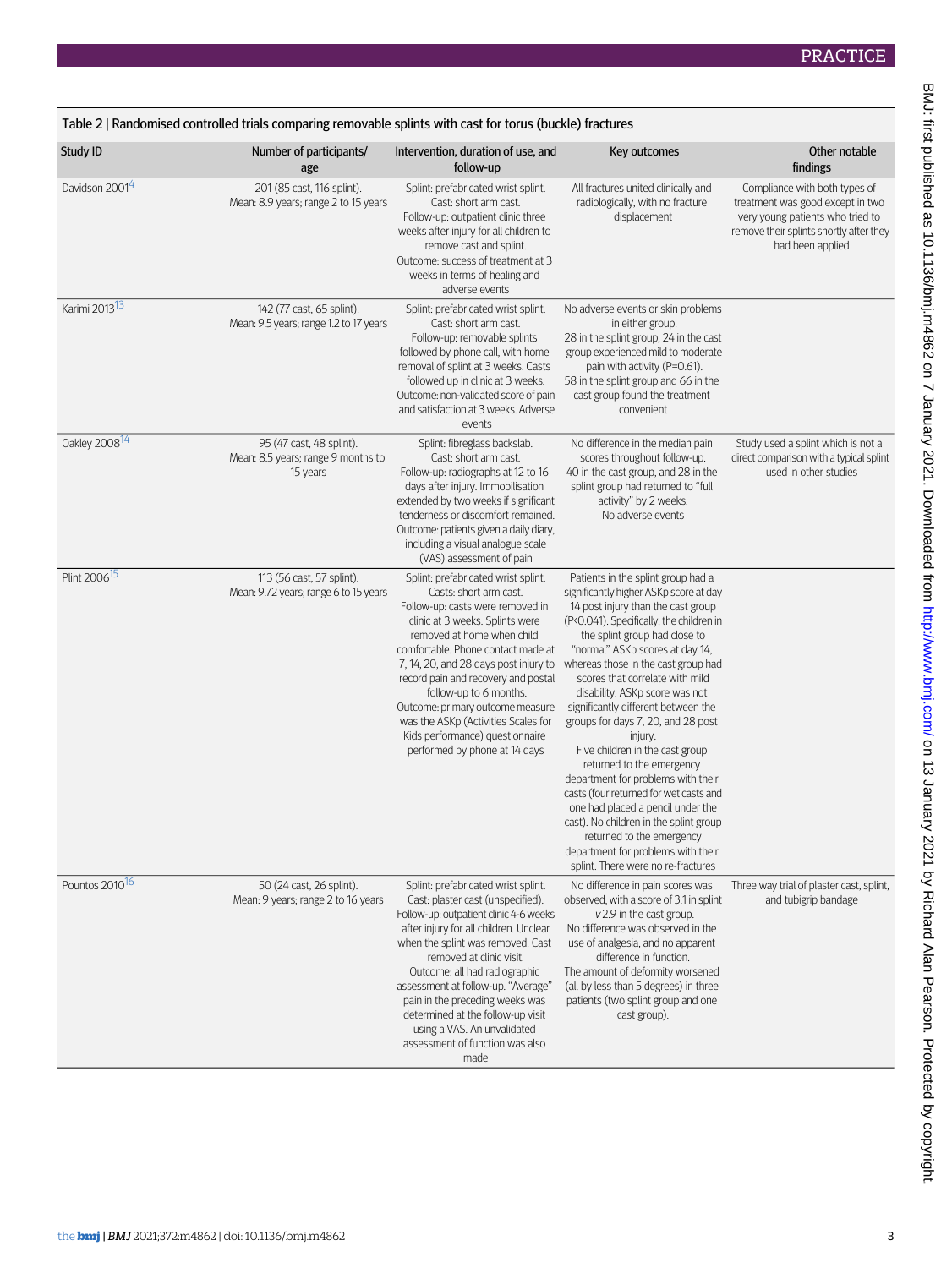| Study ID                    | Number of participants/<br>age                                                                    | Intervention, duration of use, and<br>follow-up                                                                                                                                                                                                                                                                                                                                                                                  | Key outcomes                                                                                                                                                                                                                | Other notable<br>findings |
|-----------------------------|---------------------------------------------------------------------------------------------------|----------------------------------------------------------------------------------------------------------------------------------------------------------------------------------------------------------------------------------------------------------------------------------------------------------------------------------------------------------------------------------------------------------------------------------|-----------------------------------------------------------------------------------------------------------------------------------------------------------------------------------------------------------------------------|---------------------------|
| Williams 2013 <sup>1/</sup> | 94 (cast 51, splint 43).<br>Median: 9.5 years (splint) and 9 years<br>(cast); range 2 to 16 years | Splint: prefabricated wrist splint.<br>Cast: short arm cast.<br>Follow-up: all followed up at 3 weeks.<br>Splints removal permitted as the<br>child became more comfortable.<br>Casts removed in clinic at 3 weeks.<br>Phone contact was made at 1, 3, 7.<br>and 21 days post injury to record pain<br>and recovery.<br>Outcome: assessment of pain,<br>convenience, and<br>preference-though unclear if<br>validated tools used | Pain scores were higher in the splint<br>group, though the difference was not<br>statistically significant.<br>The satisfaction was higher in the<br>splint group, with families showing a<br>preference for this treatment |                           |

Table 2 | Randomised controlled trials comparing removable splints with cast for torus (buckle) fractures (Continued)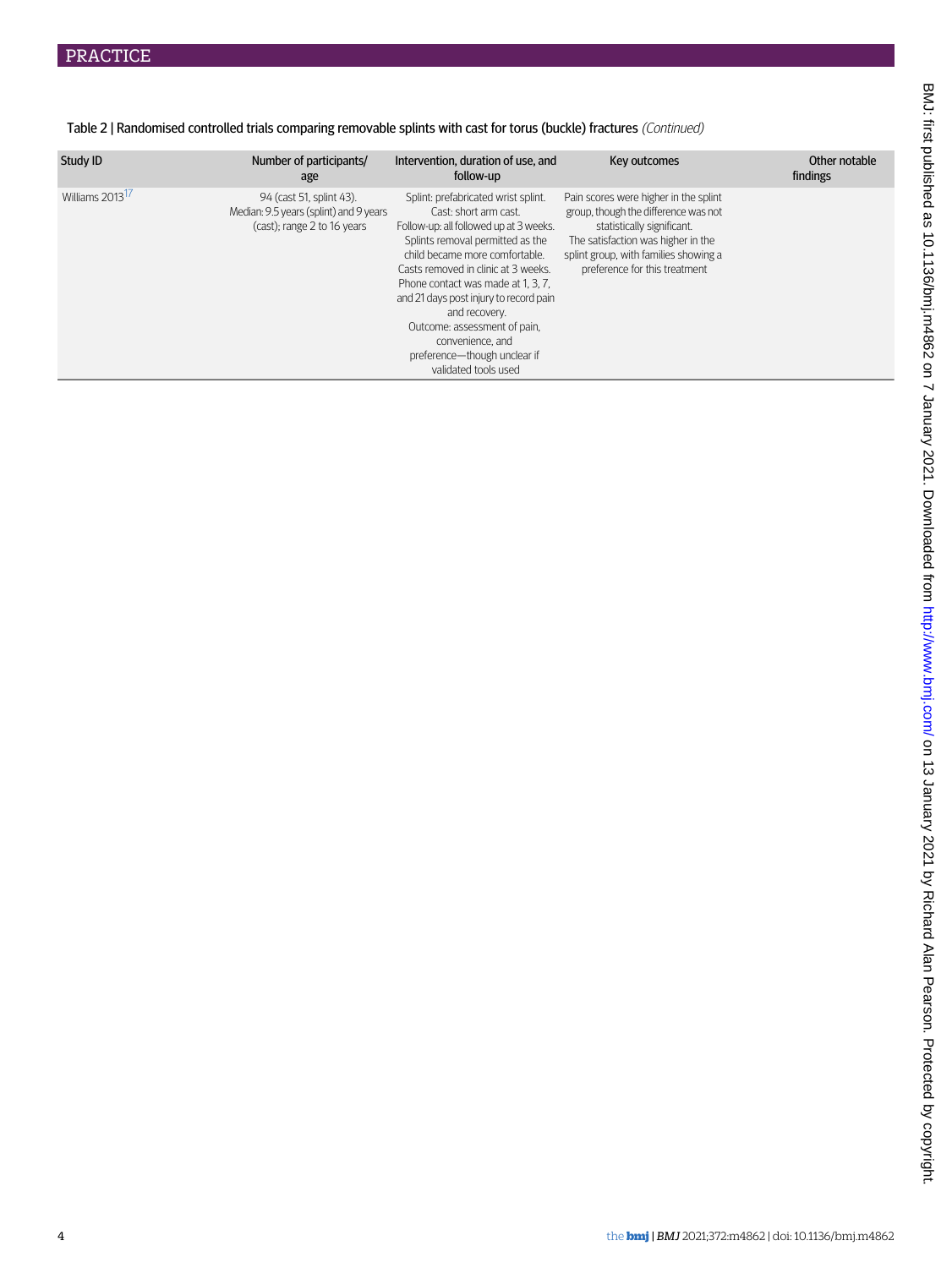<span id="page-4-0"></span>

| Table 3   Randomised controlled trials comparing bandages with cast for torus (buckle) fractures |                                                                   |                                                                                                                                                                                                                                                                                                                                                                                                                                                                           |                                                                                                                                                                                                                                                                                                                                                                                                                                                                                           |                                                                                                                                                                         |
|--------------------------------------------------------------------------------------------------|-------------------------------------------------------------------|---------------------------------------------------------------------------------------------------------------------------------------------------------------------------------------------------------------------------------------------------------------------------------------------------------------------------------------------------------------------------------------------------------------------------------------------------------------------------|-------------------------------------------------------------------------------------------------------------------------------------------------------------------------------------------------------------------------------------------------------------------------------------------------------------------------------------------------------------------------------------------------------------------------------------------------------------------------------------------|-------------------------------------------------------------------------------------------------------------------------------------------------------------------------|
| Study ID                                                                                         | Number of participants/age                                        | Intervention, duration of use, and<br>follow-up                                                                                                                                                                                                                                                                                                                                                                                                                           | <b>Outcomes</b>                                                                                                                                                                                                                                                                                                                                                                                                                                                                           | Other notable findings                                                                                                                                                  |
| Jones 2001 <sup>18</sup>                                                                         | 50 (25 cast, 25 bandage)<br>Mean: 6.2 years; range 3 to 10 years  | Bandage: a layer of soft wool covered<br>with cotton crepe initially.<br>Cast: short arm cast.<br>Follow-up: removed cast at clinic visit.<br>Wool removal unclear.<br>Outcome: follow-up to determine<br>satisfaction at 3 weeks                                                                                                                                                                                                                                         | High parental satisfaction with both<br>treatments                                                                                                                                                                                                                                                                                                                                                                                                                                        | Unpublished, available only as a<br>conference abstract                                                                                                                 |
| Kropman 2010 <sup>19</sup>                                                                       | 92 (45 cast, 45 bandage)<br>Mean: 10 years; range 4 to 12 years   | Bandage: a layer of soft wool covered<br>with cotton crepe initially. This was<br>converted to a tubigrip at 1 week, to<br>be worn for three weeks.<br>Cast: initially treated in a backslab,<br>which was converted to a full short<br>arm cast at 1 week and removed at<br>4 weeks.<br>Follow-up: 1 and 4 weeks with<br>radiographs, and at 6 weeks.<br>Outcome: pain diary was completed<br>at home throughout the first three<br>weeks post injury including pain VAS | The mean VAS for pain at 1, 2, and 3<br>weeks, showed significantly<br>increased pain at week 1 in the<br>bandage group $(26 \pm 19 \text{ mm}, v 20)$<br>$±16$ mm (P=0.03)), though no<br>difference at other time points.<br>None of the fractures showed<br>secondary angulation in either group.<br>No re-fractures were seen during<br>follow-up in either group.<br>No difference between the intake of<br>painkillers was seen between groups<br>$(P=0.56)$ .<br>No adverse events |                                                                                                                                                                         |
| Pountos 2010 <sup>16</sup>                                                                       | 53 (24 cast, 29 bandage)<br>Mean: 9 years; range 2 to 16 years    | Bandage: a double tubigrip bandage.<br>Cast: a short arm plaster-of-paris<br>cast.<br>Follow up: outpatient clinic 4-6 weeks<br>after injury for all children. The cast<br>was removed at the clinic visit.<br>Unclear when tubigrip removed. All<br>had radiographic assessment at<br>follow-up.<br>Outcome: "average" pain in the<br>preceding weeks was determined at<br>the follow-up visit using a VAS. An<br>unvalidated assessment of function<br>also made        | No difference in pain scores was<br>noted, with a score of 2.3 in bandage<br>$v$ 2.9 in the cast group.<br>No difference was noted in the use<br>of analgesia, and no apparent<br>difference in function.<br>The amount of deformity worsened<br>(all by less than 5 degrees) in two<br>patients (1 bandage group and 1 cast<br>group)                                                                                                                                                    | Three way trial of plaster cast, splint,<br>and tubigrip bandage                                                                                                        |
| West 2005 <sup>20</sup>                                                                          | 42 (21 cast, 18 bandage) (age<br>unclear-though specify children) | with cotton crepe.<br>Cast: initially treated in a backslab,<br>which was converted to a full cast at<br>1 week.<br>Follow-up: bandages were reviewed<br>in clinic weekly for four weeks, and<br>the bandage changed at each visit.<br>Casts were seen at 1 week and<br>removed at 4 weeks.<br>Outcome: no validated outcome<br>assessment, though reported on<br>process and adverse events                                                                              | Bandage: a layer of soft wool covered All patients in the bandage group had<br>discontinued its use in week 2.<br>No adverse events or skin problems<br>were noted in either group                                                                                                                                                                                                                                                                                                        | Two other children included initially<br>in the bandage group failed to return<br>for their first visit in the fracture clinic<br>and did not make it into the analysis |

## **Is ongoing research likely to provide relevant evidence?**

We searched the ISRCTN and ClinicalTrials.gov databases to identify ongoing research related to "wrist fractures" and "forearm fractures" in children. Only one related to the treatment of torus fractures: the FORCE (forearm fracture recovery in children evaluation) study. This is a trial investigating the clinical effectiveness—using the primary outcome of pain at day 3—of "the offer of a soft bandage" and immediate discharge versus rigid immobilisation (ie, cast, backslab, or removable splint) and standard follow-up among children with torus fractures of the distal radius.<sup>[21](#page-5-21)</sup> The FORCE study is limited to children in the UK and has so far recruited more than 900 children from emergency departments throughout England; it is expected to report late in 2021. The trial uses text message and email to collect patient reported outcomes, principally pain and functional recovery, from families for up to six weeks from the injury.

Early patient involvement in the FORCE study found poor acceptability among parents of "no treatment" in children with torus fractures. The intervention arm is thus "the offer of a soft bandage" to be applied and used at the discretion of the family, and this is proving acceptable to participants. The sample size is adequate to quantify rarer adverse events (ie, re-fracture), and is inflated to allow for 20% loss to follow-up given the novel method of electronic follow-up. The size and scope of the FORCE study means it is likely to provide high quality evidence to clarify uncertainties related to the need for immobilisation and follow-up described in this article, but more studies may be needed globally to understand acceptability of interventions in different settings. The inability to blind participants to the intervention will mean the study is prone to observer bias, and the "offer of a bandage" means that "no treatment" is not assessed. A cost effectiveness analysis will also be performed.